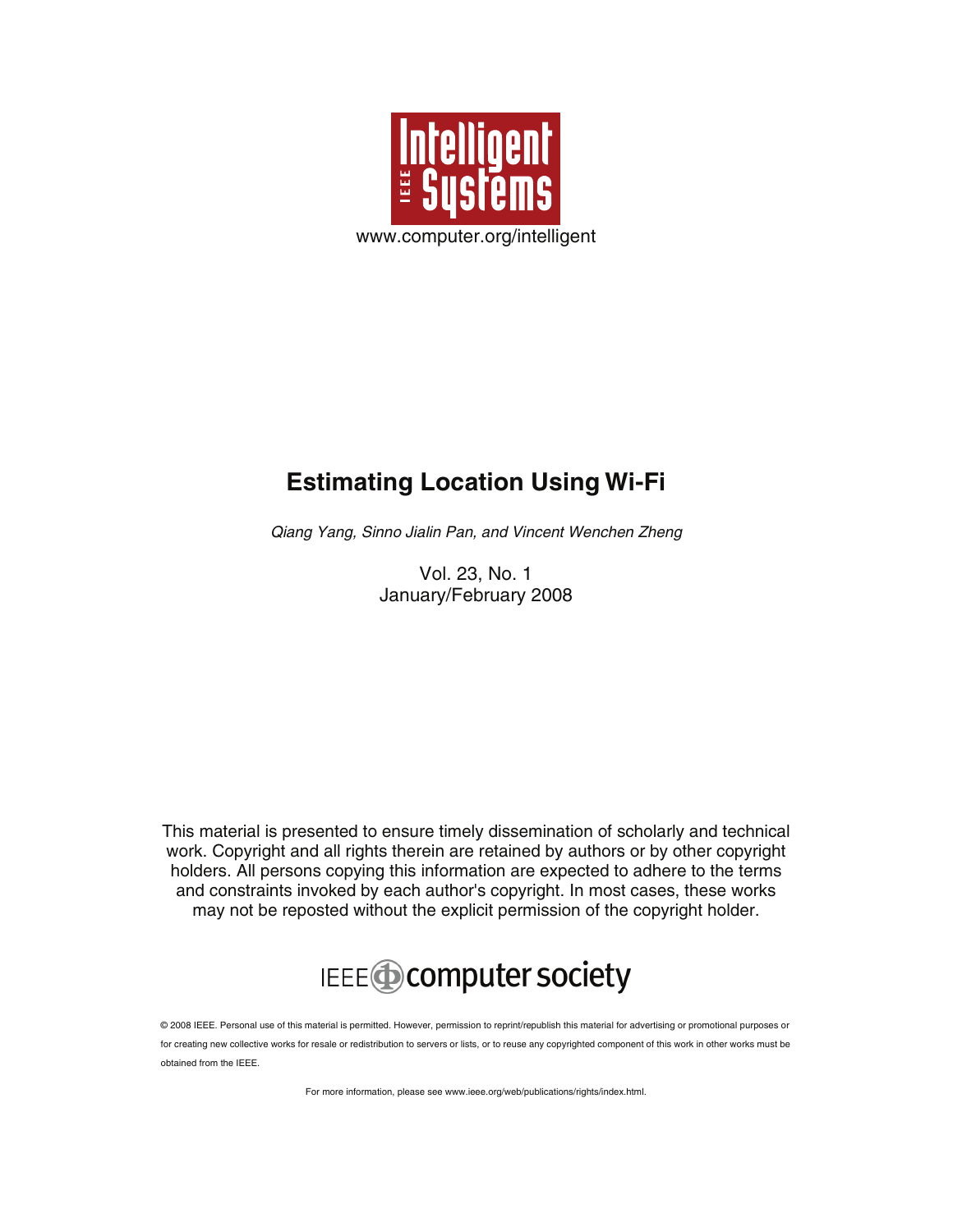## Estimating Location Using Wi-Fi

**Qiang Yang, Sinno Jialin Pan, and Vincent Wenchen Zheng,**  *Hong Kong University of Science and Technology*

ecent advances in pervasive computing and mobile technology have enabled accurate location and activity tracking of users wearing wireless devices indoors, where GPS isn't available. A practical way to do this is by

leveraging the Wi-Fi signals that a mobile client receives from various access points. For example, many indoor location estimation techniques use received radio signal strength (RSS) values and radio signal propagation models to track users. Machine learning-based methods have proven among the most accurate.

However, Wi-Fi data is noisy owing to the indoor environment's multipath and shadow fading effects. The data distribution changes constantly as people move and as temperature and humidity change.<sup>1–3</sup> Moreover, it can be expensive to collect and label RSS training data in a large building because it requires a human to walk with a mobile device, collecting RSS values and recording ground locations.4,5

Despite intense research in indoor location estimation and activity recognition, the field lacks benchmark data that researchers and practitioners can use to compare their solutions. The 2007 Data Mining Contest (www.ist.unomaha.edu/icdm2007/contest), sponsored by the IEEE International Conference on Data Mining, provided the first realistic public benchmark data for indoor location estimation using RSS that a client device received from Wi-Fi access points. We collected the data sets in a 145.5  $m \times 37.5$  m academic building at the Hong Kong University of Science and Technology. We divided the location into a grid of 247 units, each about 1.5 m  $\times$  1.5 m. We focused on discrete classification as well as regression versions of the tasks (we've posted these and the benchmark data set at www.cs.ust. hk/~qyang/ICDMDMC07).

This year's contest focused on two tasks: indoor location estimation and transferring knowledge (learned from training data) for indoor location estimation.

#### Task 1

In this semisupervised-learning problem, we asked participants to predict a client's location on the basis of RSS values received from Wi-Fi access points. We provided a set of data (RSS values, location label) as training data, with discrete *location labels*, which correspond to different grids. To make the problem more interesting, we also provided some unlabeled data (with only the RSS values) and some partially labeled user traces.

In this task, the training data had 3,196 RSS vectors in both nontrace and trace data; only 787 were labeled. We obtained the test data by collecting the RSS values as we walked around a building that had 43 user traces and a total of 2,180 vectors of RSS values. We asked participants to predict the location label for each RSS vector in the test data.

#### Task 2

The second task resembled task 1, but we collected the training data at a different time from the test data. For this semisupervised transfer-learning problem, the test data were discrete (that is, they weren't sequential). To aid prediction when the training and test data came from different distributions, we provided some labeled test data that participants could use as benchmarks. For this task, we asked participants to adapt or transfer the learned knowledge from the training data. This was difficult because of the data-distribution changes.

In this task, the training data had 4,361 RSS examples; 715 were labeled. The test data had 3,128 vectors.

#### Evaluation criterion

We asked participants to submit their predictions for each task for all test data separately. We conducted the evaluation on a test data set and ranked the final results in descending order of their precision values for each task:

*precision* = (*number of correct predictions*)/(*total number of test data*)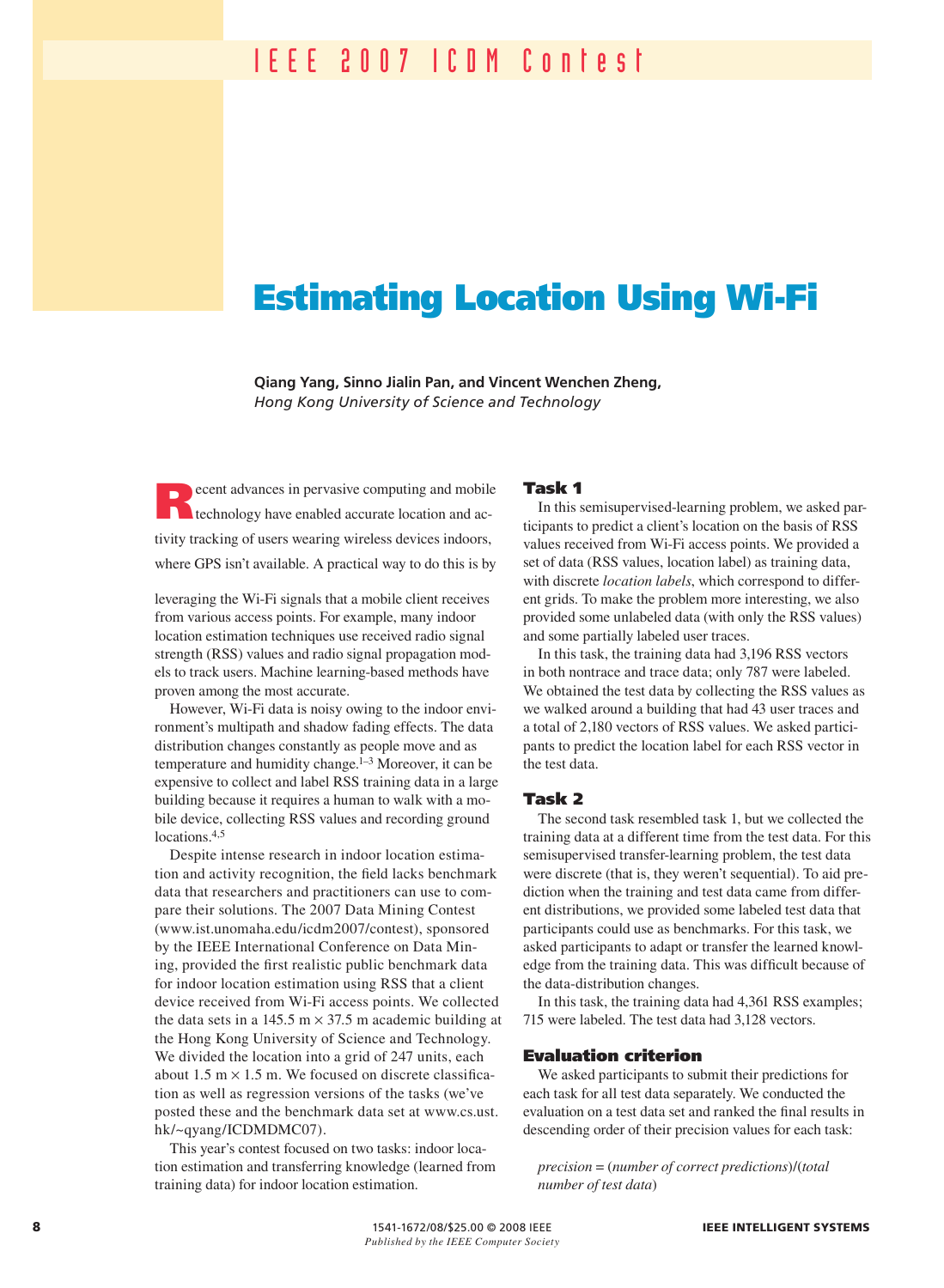#### **Table 1. Evaluation of contest submissions.**

| <b>Task</b> | <b>Max</b> | <b>Min</b> | Median | <b>Average</b> | Std-dev |
|-------------|------------|------------|--------|----------------|---------|
|             | J.8227     | 0.040      | 0.6135 | 0.5877         | 0.1707  |
|             | J.3223     | 1527.ر     | .2922  | 0.267          | 0.0532  |

orldwide, 115 teams registered for our contest. In the end, 21 teams submitted 32 results—15 for task 1 and 17 for task 2. Among the solutions, participants most frequently used *k*-nearest neighbor methods, decision trees,<sup>6</sup> and semisupervised or transductive learning models.7 A team from IBM Research, Tokyo, won task 1, obtaining 0.8226 precision. The two runners-up were teams from the University of Tokyo and from Tsinghua University.

A graduate student from HeBei University won task 2. The runners-up were teams from the Chinese Academy of Sciences and from IBM Research, Tokyo. Table 1 evaluates the contest's submissions. Max, min, median, average, and std-dev represent the highest, lowest, median, average, and standard deviation precision values among the submissions.

System science and data mining makes localization through Wi-Fi and sensors feasible. This data mining contest brought many innovative solutions to this challenging and important problem. At the same time, it brought new research issues for the future, including transfer learning and semi-supervised learning.

#### Acknowledgments

We thank the Hong Kong Research Grants Council (grant 621307) for their support. We thank contest co-chairs Gang Kou from Thomson Corporation and Chris Ding from the University of Texas, Arlington for their support. We also thank the ICDM 2007 conference organizers Yong Shi, Christopher W. Clifton, Naren Ramakrishnan, Osmar Zaiane, and Xindong Wu for their support.

#### References

- 1. A. Goldsmith, *Wireless Communications*, Cambridge Univ. Press, 2005.
- 2. J. Yin, Q. Yang, and L. Ni, "Adaptive Temporal Radio Maps for Indoor Location Estimation," *Proc. 3rd Ann. IEEE Int'l Conf. Pervasive Computing and Communications* (PerCom 05), IEEE CS Press, 2005, pp. 85–94.
- 3. S.J. Pan et al., "Adaptive Localization in a Dynamic Wi-Fi Environment through Multi-View Learning," *Proc. 22nd AAAI Conf. Artificial Intelligence* (AAAI 07), AAAI Press, 2007, pp. 1108–1113.
- 4. B. Ferris, D. Fox, and N. Lawrence, "WiFi-SLAM Using Gaussian Process Latent Variable Models," *Proc. 20th Int'l Joint Conf. Artificial Intelligence* (IJCAI 07), 2007, pp. 2480-2485; www.ijcai.org/papers07/Papers/IJCAI07-399.pdf.
- 5. J.J. Pan et al., "A Manifold Regularization Approach to Calibration Reduction for Sensor-Network Based Tracking," *Proc. 21st Nat'l Conf. Artificial Intelligence* (AAAI 06), AAAI Press, 2006, pp. 988–993.
- 6. T.M. Mitchell, *Machine Learning,* McGraw-Hill, 1997.
- 7. O. Chapelle, B. Schölkopf, and A. Zien, *Semi-Supervised Learning*, MIT Press, 2006.

### Winner: Task 1

#### A Semisupervised Approach Using Spatiotemporal Information for Indoor Location Estimation

**Hisashi Kashima, Shoko Suzuki, Shohei Hido, Yuta Tsuboi, Toshihiro Takahashi, Tsuyoshi Idé, Rikiya Takahashi, and Akira Tajima,** *Tokyo Research Laboratory, IBM Research*

**We formulated task 1 as a transductive multiclass classification problem. The whole data set consists of** *N* **= 5,333** instances, where the  $\ell = 505$  instances are labeled data and the rest are unlabeled data. The *i*th data instance is given as  $(\mathbf{x}^{(i)}, y^{(i)})$ ,

where  $\mathbf{x}^{(i)} \in \mathbb{R}^{101}$  is the vector of the RSS values from the Wi-Fi access points and  $y^{(i)} \in \{1, 2, ..., 247\}$  is the RSS vector's location label. The unobserved RSS values are set to −100, which is their minimum value.

In addition to the RSS values, we gave some instances trace IDs and observation times, which indicate the trace each instance belongs to and the time it was observed. We denote by *TID*(*i*) and *t*(*i*) the trace ID and the observation time of the *i*th instance. For simplicity, we treated the observation times as just the order of observation (integer values), although the original data gave them as real values. This task aimed to predict the unlabeled data's location labels,  $y^{(\ell+1)}$ , ...,  $y^{(N)}$ . This is a transduction problem where you can use test inputs in the training.

We employed a multiclass version of the *label propagation* method,<sup>1</sup> a semisupervised-learning approach.<sup>2</sup> Let  $f^{(i)}(c) \in [0, 1]$ indicate the probability that the location label of the *i*th instance is *c*. For the labeled data ( $i \le \ell$ ),  $f^{(i)}(c) = \delta(c = y^{(i)})$  must be satisfied, where  $\delta(\cdot)$  is a function that returns 1 if its argument is true and 0 otherwise. The task was to predict  $f^{(i)}(y^{(i)})$  for  $i > \ell$  and  $\forall c$ , from which we obtained the prediction  $\hat{c}^{(i)}$  for  $i > \ell$  as

$$
\hat{c}^{(i)} = \arg\max_{c} f^{(i)}(c)
$$

In the label propagation framework, we minimized the sum of discrepancies of the label distributions among neighborhood instances, which we defined as

$$
\sum_{(i,j)} w^{(i,j)} = \sum_{c} \left( f^{(i)}(c) - f^{(j)}(c) \right)^2
$$

where  $w^{(i,j)}$  is a constant called *affinity*, indicating the similarity between the *i*th and the *j*th instances. The values of  $f^{(i)}$  are fixed for  $i \leq \ell$ . It's easy to see that the previous optimization problem's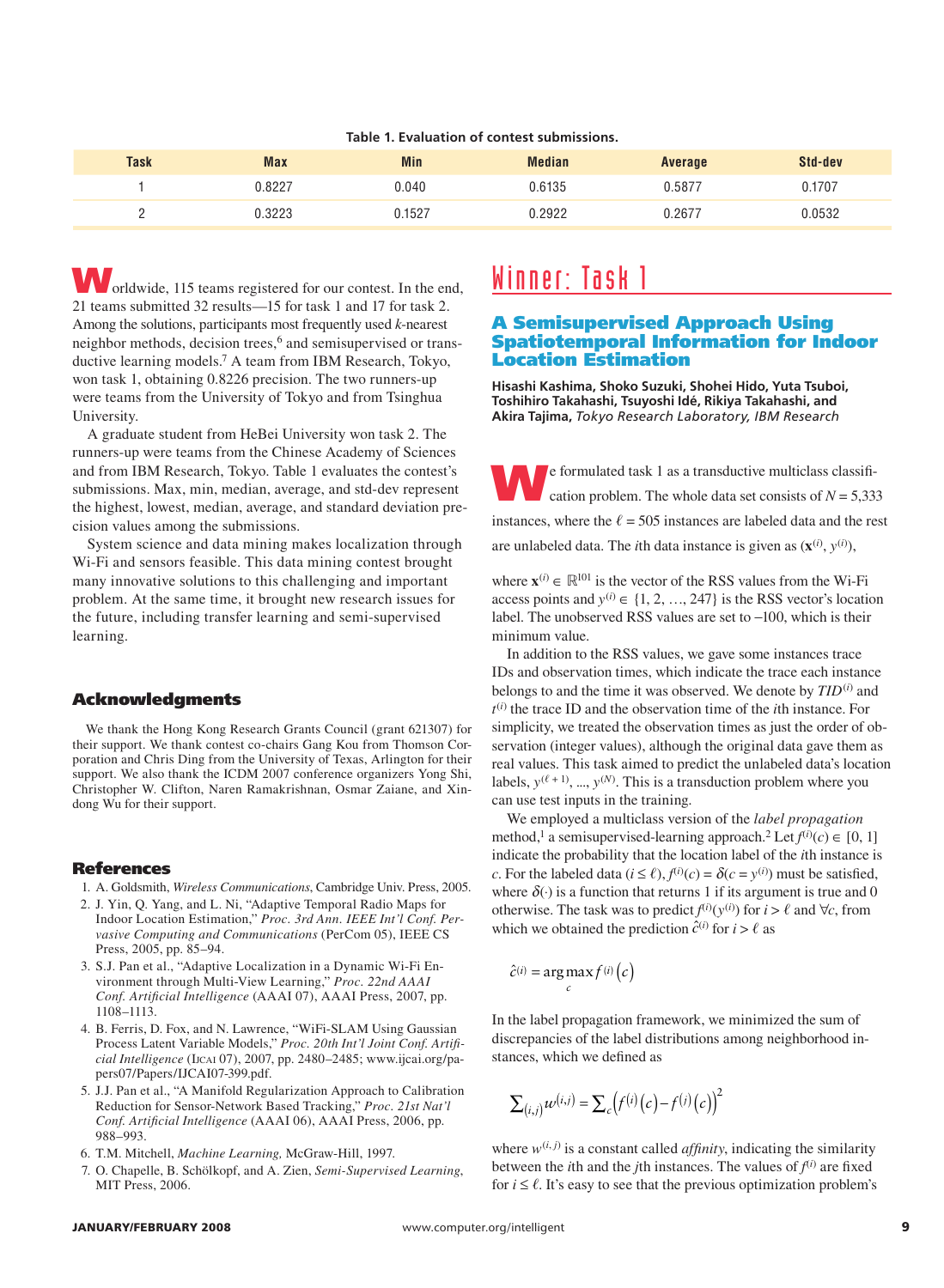solution satisfies

$$
f^{(i)}(c) = \left(\sum_{j} w^{(i,j)} f^{(j)}(c)\right) / \left(\sum_{j} w^{(i,j)}\right)
$$

for  $\forall i > \ell$  and  $\forall c$ . So, instead of solving the large optimization problem directly, we could iteratively use it to make local updates of the predictions until convergence. We defined the affinity  $w^{(i,j)}$  as

$$
w^{(i,j)} = \max \left\{ w_{\mathbf{x}}^{(i,j)}, w_t^{(i,j)} \right\}
$$

which is the maximum of either  $w_{\mathbf{x}}^{(i,j)}$  defined by the RSS vectors or  $w_t^{(i,j)}$  defined by the trace IDs and observation times. Our definition of the affinity implies that two instances are similar if their RSS vectors are similar or they have consecutive observation times. For the affinity between two RSS vectors  $\mathbf{x}^{(i)}$  and  $\mathbf{x}^{(j)}$ , we used a heatkernel-like function

$$
w_{\mathbf{x}}^{(i,j)} = \exp\biggl(-\bigl\|\mathbf{x}^{(i)} - \mathbf{x}^{(j)}\bigr\|_q\bigg/\sigma\biggr)
$$

where  $\sigma$  is a scale parameter, and we set  $\sigma$  = 0.5 in our submission. Also,  $\| \cdot \|_q$  is the *q*-norm, which we defined as

$$
\|\mathbf{x}\|_q = \sum_d |x_d|^q
$$

and we set  $q = 0.5$  because a  $q$ -norm with  $q < 1$  prioritizes whether each signal exists rather than the amount it changes. It's robust to drastic changes of each RSS value caused by reflection, interference, and shielding, and at the same time, it's sensitive to multiple RSS value changes. We define the affinity between two trace ID pairs and an observation time as

$$
w_t^{(i,j)} = p \cdot \delta\left(TID^{(i)} = TID^{(j)}\right) \cdot \delta\left(\left|t^{(i)} - t^{(j)}\right| = 1\right)
$$

where  $p \in [0, 1]$  is a constant indicating the affinity of two consecutive observations, and we set  $p = 1$  in the result submission.

#### References

- 1. X. Zhu, Z. Ghahramani, and J. Lafferty, "Semi-Supervised Learning Using Gaussian Fields and Harmonic Functions," *Proc. 20th Int'l Conf. Machine Learning*, AAAI Press, 2003, pp. 912–919.
- 2. X. Zhu, *Semi-Supervised Learning Literature Survey*, tech. report 1530, Computer Science Dept., Univ. of Wisconsin-Madison, 2006.

## First Runner-Up: Task 1

#### Simple Algorithm for Location Estimation from Wi-Fi Signal Strength

#### **Yuichi Katori,** *University of Tokyo*

uppose that  $a_i$  is an access point index and that  $d_i$  is the RSS value of the *i*th of *N* collected access points in the test data value of the *i*th of *N* collected access points in the test data

(traced data).  $a_i^{l,k}$ ,  $d_i^{l,k}$ , and  $N^{l,k}$  are correspondences in a training data (nontraced data) of the *k*th observation with location

label *l*. Observations exist in each *l*. Step 1 of the algorithm measures the dissimilarity<sup>1</sup> of the RSS vector between the query point and 247 location labels and then specifies the location label that most resembles the query point. The distance between the query point and *l* should be

$$
D_l = \frac{1}{M^l} \sum_{k}^{Ml} \left[ \sum_{i}^{N} \sum_{j}^{N,l,k} \left( |a_i - a_j^{l,k}| - 2\alpha \right) \delta(a_i, a^{l,k}) \right]
$$
(1)

where  $\delta(x, y) = 1$  if  $(x = y)$ , 0 otherwise. The first candidate location label *L* is defined as  $L = argmin_l D_l$ .

In step 2, I defined a confidence level above estimation on the basis of the ratio of the first and second candidates of the dissimilarity  $C = D^{(2)}/D^{(1)}$ , where  $D^{(1)}$  and  $D^{(2)}$  are the first and second candidates' dissimilarities. I modified location label candidates in step 1. If the confidence level of query point *C* was less than some threshold  $C_1$  and good confidence points existed with confidence levels higher than  $C_2$  in *m*-nearest observations around the query point, I replaced *L* with the location label of the neighboring good confidence point. I choose the parameters  $\alpha = 6$ ,  $C_1 =$ 20,  $C_2 = 100$ , and  $m = 2$  so the algorithm would work well with sample test data.

The algorithm correctly predicts location labels with a ratio of 74 percent for sample test data and 69.5 percent for contest test data.

#### Reference

1. T. Hastie, R. Tibshirani, and J.H. Friedman, *The Elements of Statistical Learning: Data Mining, Inference, and Prediction*, Springer, 2001.

## Second Runner-Up: Task 1

#### Location Estimation Using *k*-Nearest Neighbor in a Line

**Yang Qu and Chun Li,** *Tsinghua University*

To solve task 1, we used the modified *k*-nearest neighbor with the shortest path. *k*-nearest neighbor can classify a large amount of unlabeled data simply and quickly. However, at the position in a cell, the access point vector rotates in different directions,

so no actual center access point vector exists for each cell. To handle this problem, instead of considering all neighbors around a point, we considered only neighbors along the shortest path between the current point and the successive point in the trace. In other words, we selected only points in the most likely direction.

To calculate *k*-nearest neighbor, we defined a 1L-norm distance between points: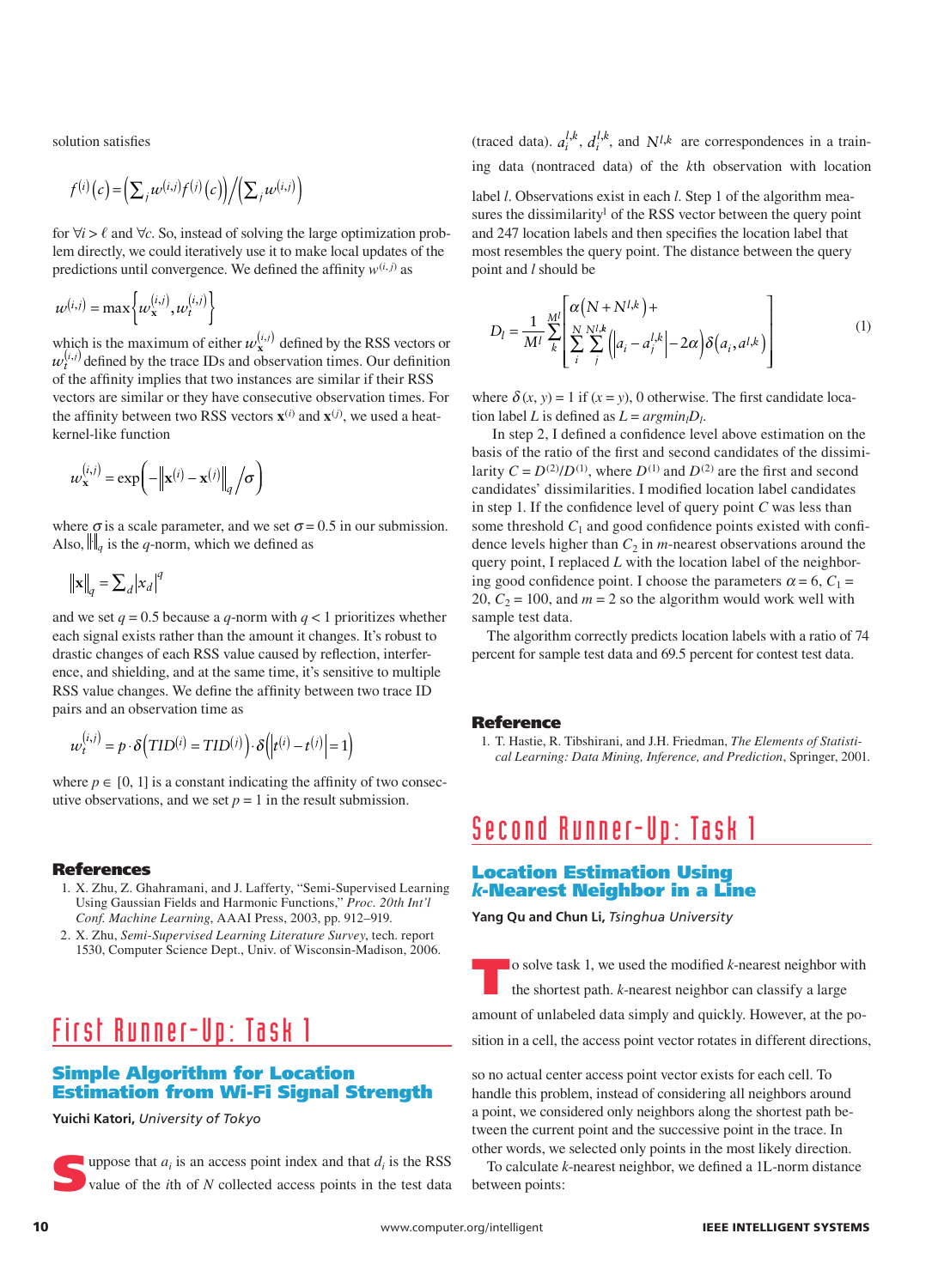$$
d(i,j) = \sum_{k=1}^{|AP|} \left| AP_i^k - AP_j^k \right|
$$

We then used the classic Floyd algorithm to calculate the shortest path between every point. You could use a more efficient random algorithm to speed up the calculation for the online estimation problem.

Then, we propagated the labeled information to unlabeled points: Let  $M_i^n$  be the possibility mass of point *i* labeled cell *n*. For each unlabeled point, we calculated the possibility vector  $\left\{M_i^n\right\}$  weighted by the distance between two points:

$$
M_i^n = \sum_{k \in \text{all labeled}} \frac{M_k^n}{d(i,k)}
$$

For three successive points  $(N_{i-1}, N_i, N_{i+1})$  in a trace, we used a shortest path *P* from  $N_{i-1}$  to  $N_{i+1}$  through  $N_i$  to predict the label of *Ni*. Because we didn't know the density distribution of points, we used the number of hops  $h_j^i$  from point *j* in the shortest path *P* to  $N_i$ as the distance instead of 1L-norm:

$$
M_i^n = \sum_{k \in P} \frac{M_k^n}{b(i,k)}
$$

The final predicted label for  $N_i$  had the highest possibility. Using hops lets us adapt to various point densities. In a very dense area of points, only very near points have a strong effect on the result, while in a sparse area, we would consider farther points. This provides more discriminative power when the point is located on cell edges.

## Winner: Task 2

#### A Minkowski Distance and Nearest-Unlike-Neighbor Distance Method

**Xi-Zhao Wang, Feng Guo, and Xianghui Gao,** *HeBei University*

ask 2 asked us to predict the location of each collection of RSS values in an indoor environment, received from Wi-Fi access points. On the basis of the problem's particular features, we designed an algorithm using the Minkowski distance and NUN (nearest unlike neighbor) distance.

#### Key points

First, we gave an offset to adjust the class center while classifying the test data, which we found using

$$
DIF = avg\left\{x_k^i\right\} - avg\left\{x_k^j\right\} \left(x_k^i, x_k^j \neq -100\right)
$$

where  $x^i$  ∈ *Training Data,*  $x^j$  ∈ *LandMark Data,* and  $k = 1 \dots 100$ . Next, we added the landmark data to the training data to increase the number of labeled instances and to improve the test data's prediction accuracy.

Then, we assigned weights for different class centers  $C<sub>i</sub>$  while calculating the Minkowski distances. These weights are relevant to the index of the RSS in *Ci*.

Finally, we modified some of the classification results if

$$
||x - x^k|| \le \frac{1}{n} NUN Distance(x^k)
$$

#### The algorithm

Our algorithm consists of seven steps.

- Construct an initial training set containing the training data's la-• beled data and the landmark data.
- Compute a class center  $C_i$  for each location from the initial training set. •
- Assign the label to the unlabeled sample in the training data set. If the

$$
\left\|x - C_i\right\| = \min\left\|x - C_k\right\|, k = 1, ..., 247
$$

the label of the input vector *x* is *i*.

- Calculate a class center  $C_i$  for each location from all data in the training set, which is labeled in the previous step. In this step, we can obtain the new class center *Ci*.
- Adjust the class center and assign the weights. First, let  $C_i = C_i +$ *DIF*, then assign the Minkowski distance's weights for each class center. •
- Calculate the Minkowski distance between the input vector and each class center  $C_i$ . The label for the input vector  $x$  equals the nearest center.
- Check the classification results using the NUN distance and modify some inconsistent results.

## First Runner-Up: Task 2

#### Learning Transfer by Locally Linear Preserving

**Zhuo Sun, Juan Qi, Junfa Liu, and Yiqiang Chen,** *Chinese Academy of Sciences*

I n task 2, we had to estimate locations at time *B* given training data at time *A* and some benchmark data. Our solution has three

phases: training, adaptation, and localization.

#### Training

For time *A*, we used LapRLS (Laplacian Regularized Least Squares Regression), a semisupervised-learning method for classification. This let us label each unlabeled data and update the average RSS for each location.

#### Adaptation

We transferred knowledge from time *A* to time *B*. Although their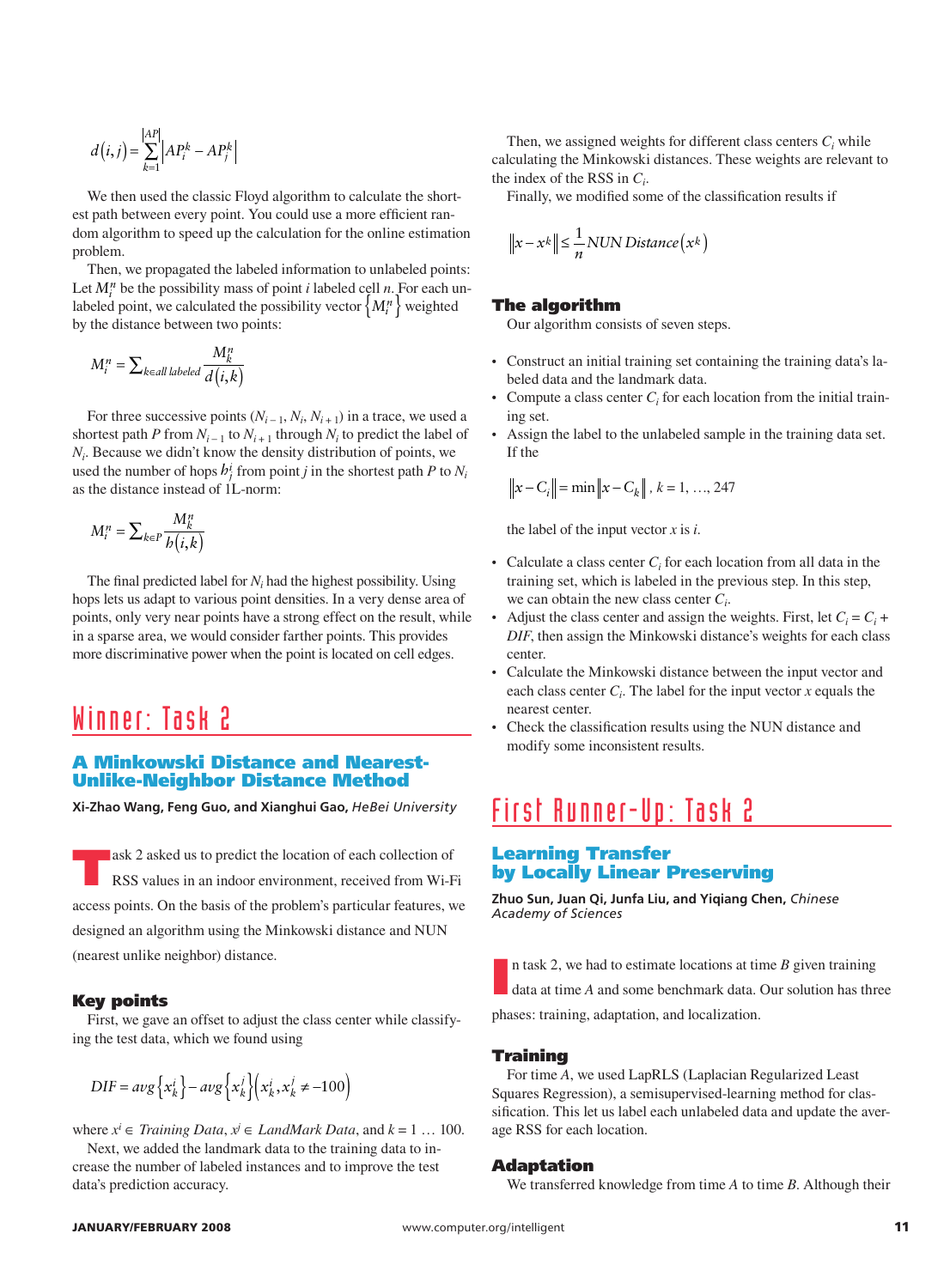Qiang Yang is a professor in the Department of Computer Science and Engineering at Hong Kong University of Science and Technology. Contact him at qyang@cse.ust.hk; www.cse.ust.hk/~qyang.

Sinno Jialin Pan is a PhD candidate in the Computer Science and Engineering Department at the Hong Kong University of Science and Technology. Contact him at sinnopan@ cse.ust.hk; www.cse.ust.hk/~sinnopan.

Vincent Wenchen Zheng is a PhD student in the Computer Science Department at the Hong Kong University of Science and Technology. Contact him at vincentz@cse.ust.hk; www.cse.ust.hk/~vincentz.

Hisashi Kashima is a researcher at the Tokyo Research Laboratory, IBM Research. Contact him at hkashima@jp.ibm.com.

Shoko Suzuki is a researcher at the Tokyo Research Laboratory, IBM Research. Contact her at e30126@jp.ibm.com.

Shohei Hido is a researcher at the Tokyo Research Laboratory, IBM Research. Contact him at hido@jp.ibm.com.

Yuta Tsuboi is a researcher at the Tokyo Research Laboratory, IBM Research. Contact him at yutat@jp.ibm.com.

Toshihiro Takahashi is a researcher at the Tokyo Research Laboratory, IBM Research. Contact him at e30137@jp.ibm.com.

Tsuyoshi Idé is a researcher at the Tokyo Research Laboratory, IBM Research. Contact him at goodidea@jp.ibm.com.

Rikiya Takahashi is a researcher at the Tokyo Research Laboratory, IBM Research. Contact him at rikiya@jp.ibm.com.

**Akira Tajima** is the manager of the data analytics group at the Tokyo Research Laboratory, IBM Research. Contact him at tajima@ jp.ibm.com.

Yuichi Katori is a researcher with the Aihara Complexity Modeling Project, ERATO, Japan Science and Technology Agency. Contact him at katori@sat.t.u-tokyo.ac.jp

Yang Qu is a graduate student in the Computer Science and Technology Department at Tsinghua University. Contact him at dcatcher. qu@gmail.com.

Chun Li is a graduate student in the Computer Science and Technology Department at Tsinghua University. Contact him at li\_chun@ yahoo.cn.

Xi-Zhao Wang is the dean and professor of the Faculty of Mathematics and Computer Science at HeBei University. Contact him at xizhaowang@ieee.org.

Feng Guo is a postgraduate student at HeBei University. Contact him at guofeng314@163. com.

Xianghui Gao is a member of the Machine Learning Center at HeBei University. Contact him at gaoxianghui2006@yahoo.com.cn.

**Zhuo Sun** is a master's student at the Institute of Computing Technology at the Chinese Academy of Sciences. Contact him at sunzhuo@ict.ac.cn.

Juan Qi is a master's student at the Institute of Computing Technology at the Chinese Academy of Sciences. Contact her at qijuan@ict.ac.cn.

Junfa Liu is a PhD candidate at the Institute of Computing Technology at the Chinese Academy of Sciences. Contact him at liujunfa@ ict.ac.cn.

Yiqiang Chen is an associate professor at the Institute of Computing Technology and vice director general of the ICT's Pervasive Computing Research Centre, secretary general of the Mobile Audio Video Industry Alliance, and director of the Mobile Multimedia Group, National Audio Video Industry Alliance. Contact him at yqchen@ict.ac.cn.

distributions differ, they share a common manifold structure. We proposed Locally Linear Preserving, an approach similar to Locally Linear Embedding. We represented each data point by its neighbors, and the representation remains constant through time. At time *A*, we reconstructed each data point from its neighbors. Suppose that *n* locations exist. We measured reconstruction error by the loss function

$$
\varepsilon\!\left(W\right) = \sum_{i=1}^{n} \left| \vec{X}_i - \sum_{j} W_{ij} \vec{X}_j \right| \tag{1}
$$

We found the optimal weights  $W_{ii}$  by solving a least-squares We found the optimal weights  $W_{ij}$  by solving a least-squares problem. We mapped each data point  $\overline{X}_i$  at time *A* to  $\overline{Y}_i$  at time *B* by minimizing the cost function

$$
\phi(Y) = \sum_{i=1}^{n} \left| \vec{Y}_i - \sum_j W_{ij} \vec{Y}_j \right| \tag{2}
$$

Here, weights  $W_{ii}$  stayed the same at time  $A$ , and we aimed to op-Here, weights  $W_{ij}$  stayed the same at time A, and we aimed to optimize  $\overline{Y}_i$ . Some  $\overline{Y}_i$  is the given benchmark data. We used linear protimize  $Y_i$ . Some  $Y_i$  is the given benchmark data. We used linear programming to find the solution. Using  $\overline{Y}_i$  as the average RSS for time *B*, we applied LapRLS again to train a new classifier *C*.

#### Localization

We used *C* to estimate locations at time *B*.

#### Acknowledgments

We received grants 60473045 and 04213533 from the National Natural Science Foundation of China and support from the HeBei Top-100 Scientists Plan. We also thank Hanxue Hao, Sheng Xing, and Qian Li for their contribution.

## Second Runner-Up: Task 2

#### A Dimensionality Reduction Approach to Indoor Location Estimation

**Shoko Suzuki, Yuta Tsuboi, Hisashi Kashima, Shohei Hido, Toshihiro Takahashi, Tsuyoshi Idé, Rikiya Takahashi, and Akira Tajima,** *Tokyo Research Laboratory, IBM Research*

We formulated task 2 as a transductive multiclass classifi-

cation problem. The data takes the form  $(\mathbf{x}^{(i)}, y^{(i)})$ , where

 $\mathbf{x}^{(i)} \in \mathbb{R}^{101}$  represents a vector of the RSS values (we filled the miss-

ing values with  $-100$ ), and  $y$ <sup>(*i*)</sup> is the location label. We used all the

data except the unlabeled data in the source domain to avoid excessive influence from the source data distribution while using all the labeled data.

Our approach has two steps. First, we used a Laplacian eigen-